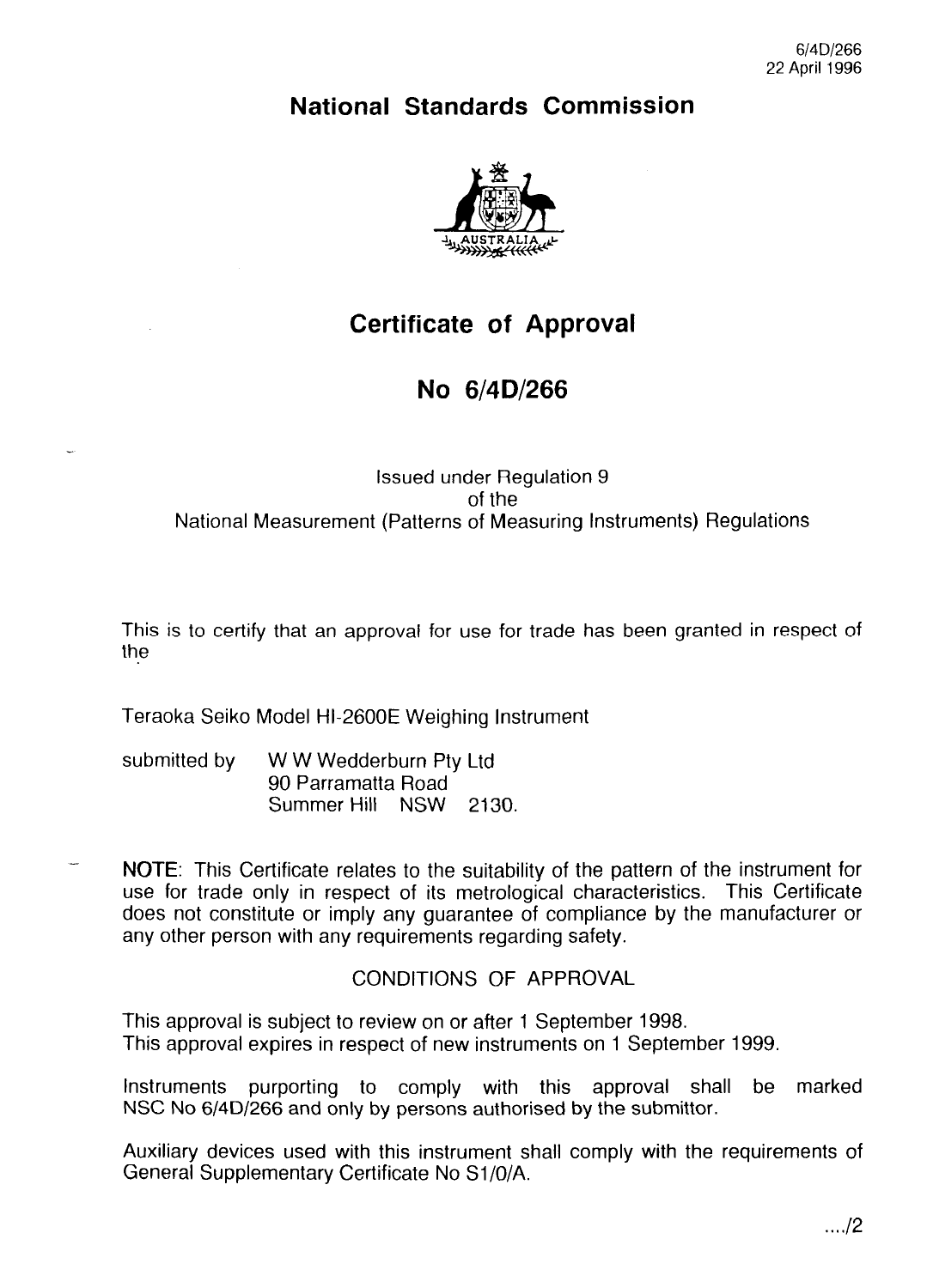|                                     | Page 2                                                                                                         |
|-------------------------------------|----------------------------------------------------------------------------------------------------------------|
| Certificate of Approval No 6/4D/266 | comments of the comment of the comments of the comments of the comments of the comments of the comments of the |

It is the Submittor's responsibility to ensure that all instruments marked with this approval number are constructed as described in the documentation lodged with the Commission and with the relevant Certificate of Approval and Technical Schedule. Failure to comply with this Condition may attract penalties under Section 19B of the National Measurement Act and may result in cancellation or withdrawal of the approval, in accordance with the Commission's Document 106.

The Commission reserves the right to examine any instrument or component of an instrument purporting to comply with this approval.

#### DESCRIPTIVE ADVICE

- Pattern: provisionally approved 2 December 1992 approved 9 August 1993
- . A Teraoka Seiko model HI-2600E self-indicating price-computing weighing and labelling instrument of 2 kg maximum capacity.

Technical Schedule No 6/4D/266 describes the pattern.

Variant: approved 29 March 1996

1. As a multi-interval instrument of 4 kg maximum capacity.

Technical Schedule No 6/4D/266 Variation No 1 describes variant 1.

#### FILING ADVICE

Certificate of Approval No 6/4D/266 dated 6 September 1993 is superseded by this Certificate and may be destroyed. The documentation for this approval now comprises:

Certificate of Approval No 6/4D/266 dated 22 April 1996 Technical Schedule No 6/4D/266 dated 6 September 1993 (incl. Test Procedure) Technical Schedule No 6/4D/266 Variation No 1 dated 22 April 1996 Figure 1 dated 6 September 1993

Signed and sealed by a person authorised under Regulation 9 of the National Measurement (Patterns of Measuring Instruments) Regulations to exercise the powers and functions of the Commission under this Regulation.

Bink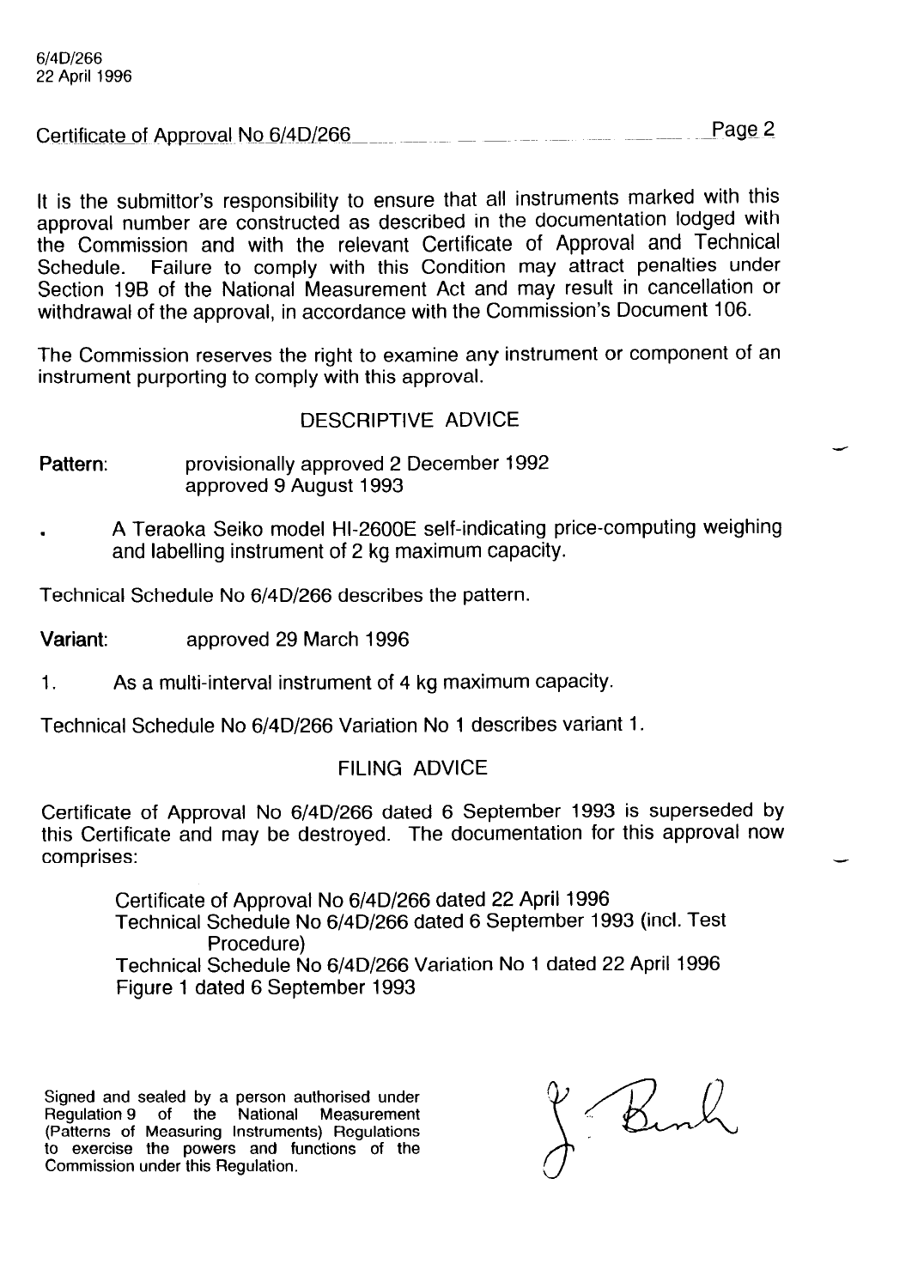

### **National Standards Commission**

TECHNICAL SCHEDULE No 6/4D/266

Pattern: Teraoka Seiko Model HI-2600E Weighing Instrument

Submittor: W W Wedderburn Pty Ltd 90 Parramatta Road Summer Hill NSW 2130.

### 1. Description of Pattern

- A Teraoka Seiko model HI-2600E self-indicating price-computing weighing and labelling instrument (Figure 1) with a maximum capacity of 2 kg and with a verification scale interval of 0.002 kg. Instruments have unit price to \$9999.99/kg, price to \$9999.99, a price-look-up (PLU) facility, and may be fitted with output sockets for the connection of peripheral and/or auxiliary devices.

The instrument is fitted with a two-speed conveyor. The maximum conveyor speed shall be 40 m/min.

#### 1.1 Zero

Zero is automatically corrected to within ±0.25e whenever power is applied and whenever the instrument comes to rest within 0.5e of zero.

#### 1.2 Tare

A semi-automatic and/or a non-automatic subtractive taring device, each of up to 0.998 kg capacity, may be fitted. Tare values may be pre-set, keyboard-entered and stored against PLU entries.

#### 1.3 Display Check

A display check is initiated whenever power is applied or when the RESET button is pressed.

#### 1.4 Levelling

The weighing component of the instrument is provided with adjustable feet and a level indicator.

#### 1.5 Verification/Certification Provision

Provision is made for a verification/certification mark to be applied.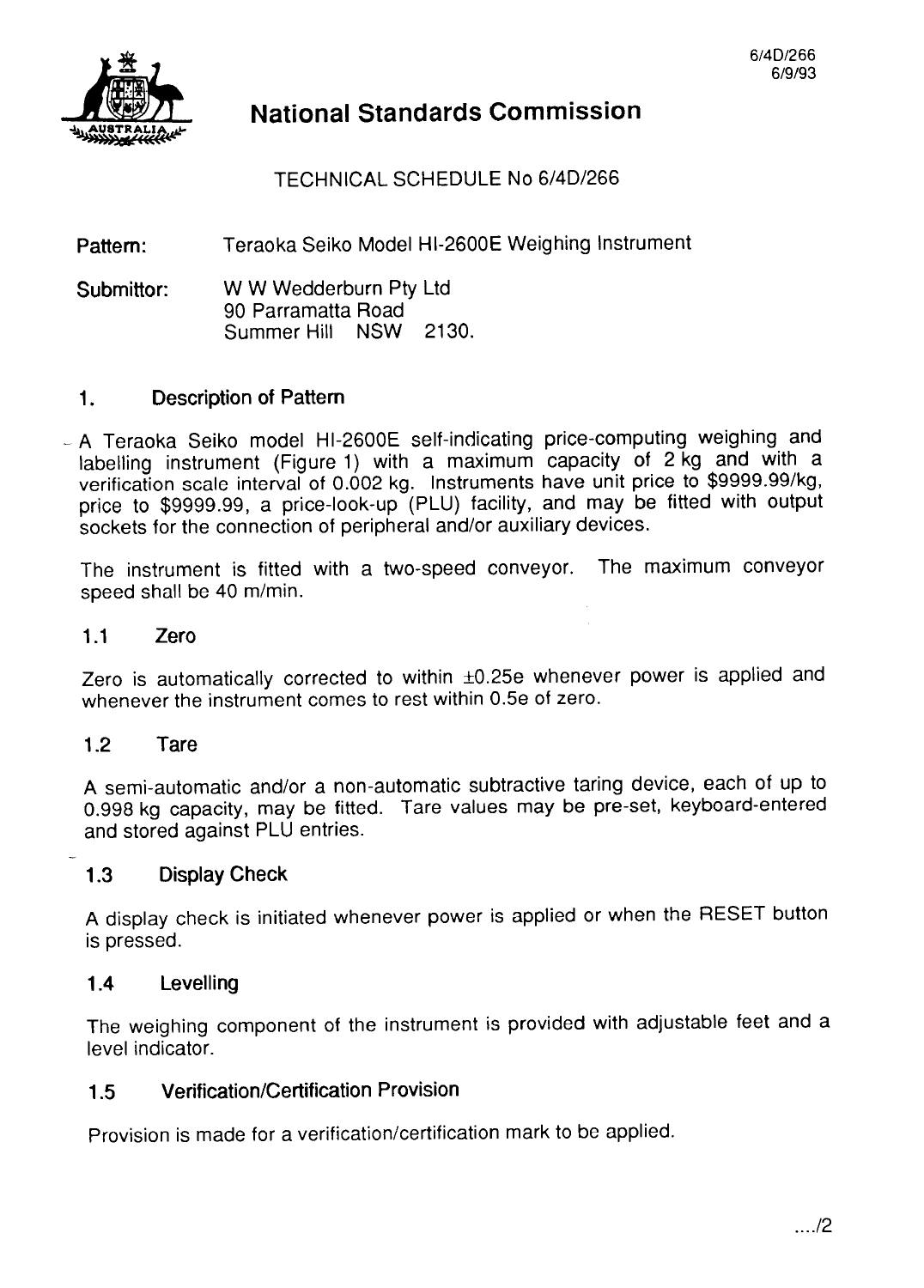Technical Schedule No 6/4D/266 Page 2

#### 1.6 Sealing Provision

Provision is made for a destructive label to be placed either over a casing retaining screw or across the join of the casing halves.

#### 1.7 Markings

Instruments are marked with the following data, together in one location:

| Manufacturer's name or mark |                 |  |
|-----------------------------|-----------------|--|
| Serial number               |                 |  |
| NSC approval number         | NSC No 6/4D/266 |  |
| <b>Accuracy class</b>       | (III)           |  |
| Maximum capacity            | Max  kg # *     |  |
| Minimum capacity            | Min  kg # *     |  |
| Verification scale interval | $e =$ kg # *    |  |
| Maximum subtractive tare    | $T = -$ kg #    |  |
|                             |                 |  |

- # May be marked 'kg' or 'g'.
- Repeated adjacent to each reading face.

### TEST PROCEDURE

Instruments should be tested in conjunction with any relevant tests specified in the Inspector's Handbook.

### Maximum Permissible Errors at Verification/Certification

The maximum permissible errors for increasing and decreasing loads, expressed in terms of verification scale interval (e), with the instrument adjusted to zero within +0.25e at no load, are:

- $\pm 0.5e$  for loads from 0 to 500e:
- $\pm$ 1.0e for loads over 500e up to 2000e; and
- +1.5e for loads over 2000e.

### Dynamic Load Test

As for a normal static load test, however particular attention should be paid to the test method described in Document 104 as methods involving the finding of a changeover point cannot be employed. For the application of these tests sample packages may be required which should be adjusted to the masses required by Document 104.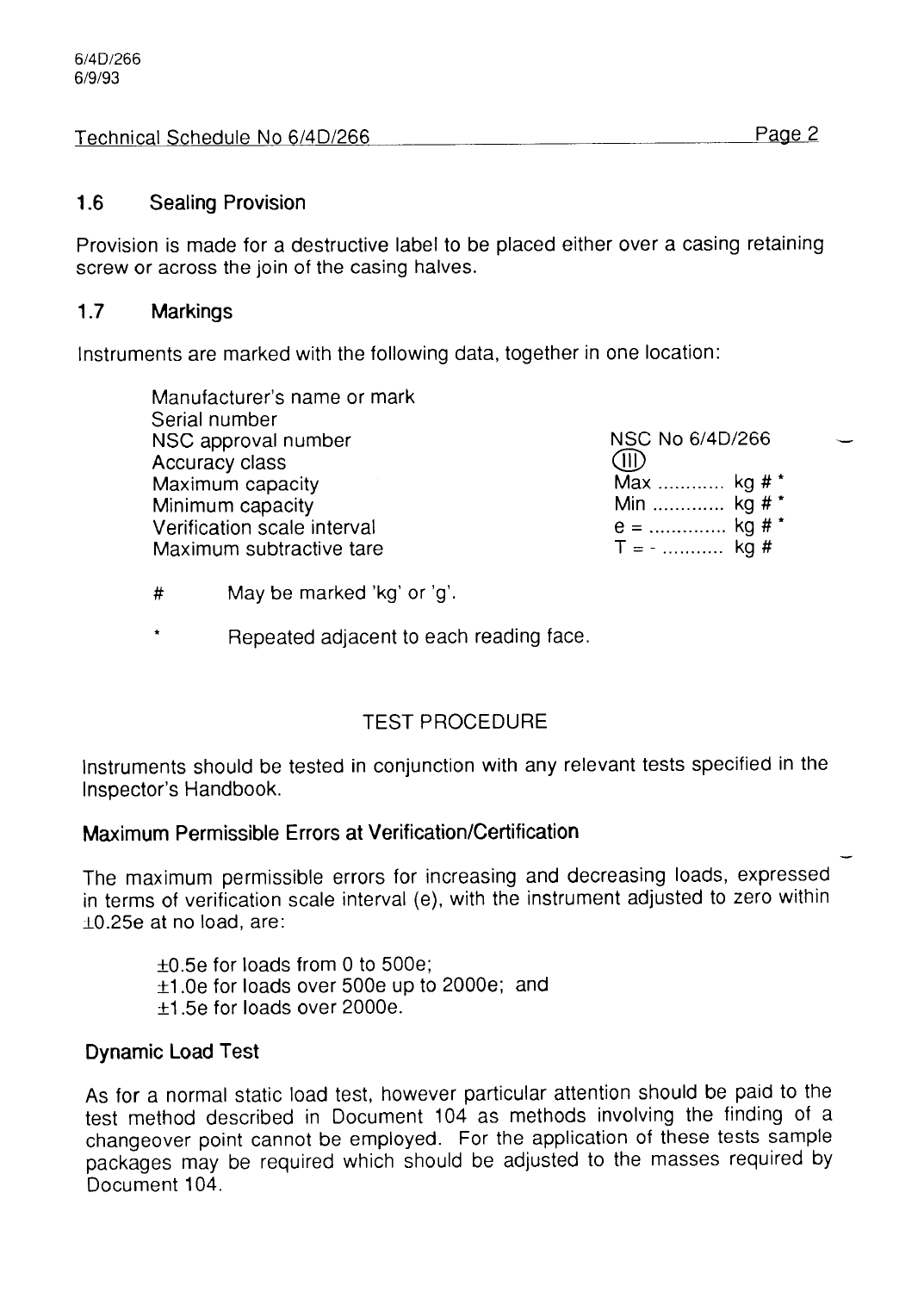

# **National Standards Commission**

### TECHNICAL SCHEDULE No 6/4D/266

VARIATION No 1

#### Pattern: Teraoka Seiko Model HI-2600E Weighing Instrument

Submittor: W W Wedderburn Pty Ltd 90 Parramatta Road Summer Hill NSW 2130.

#### 1. Description of Variant 1

A Teraoka Seiko model HI-2600E self-indicating price-computing multi-interval weighing and labelling instrument with a verification scale interval  $(e_1)$  of 0.002 kg up to 2 kg and with a verification scale interval ( $e<sub>2</sub>$ ) of 0.005 kg from 2 kg up to the maximum capacity of 4 kg.

The instrument is fitted with a three-speed conveyor with a minimum conveyor speed of 15 m/min and with a maximum conveyor speed of 40 m/min.

The instrument is approved for use over a limited temperature range of O°C to 40°C, and shall be so marked.

#### TEST PROCEDURE

#### VARIATION No 1

#### Maximum Permissible Error at Verification/Certification

For multi-interval instruments with verification scale intervals of  $e_1$ ,  $e_2$ , ..., apply  $e_1$ for zero adjustment and for maximum permissible errors apply  $e_1, e_2, ...$  as applicable for the load.